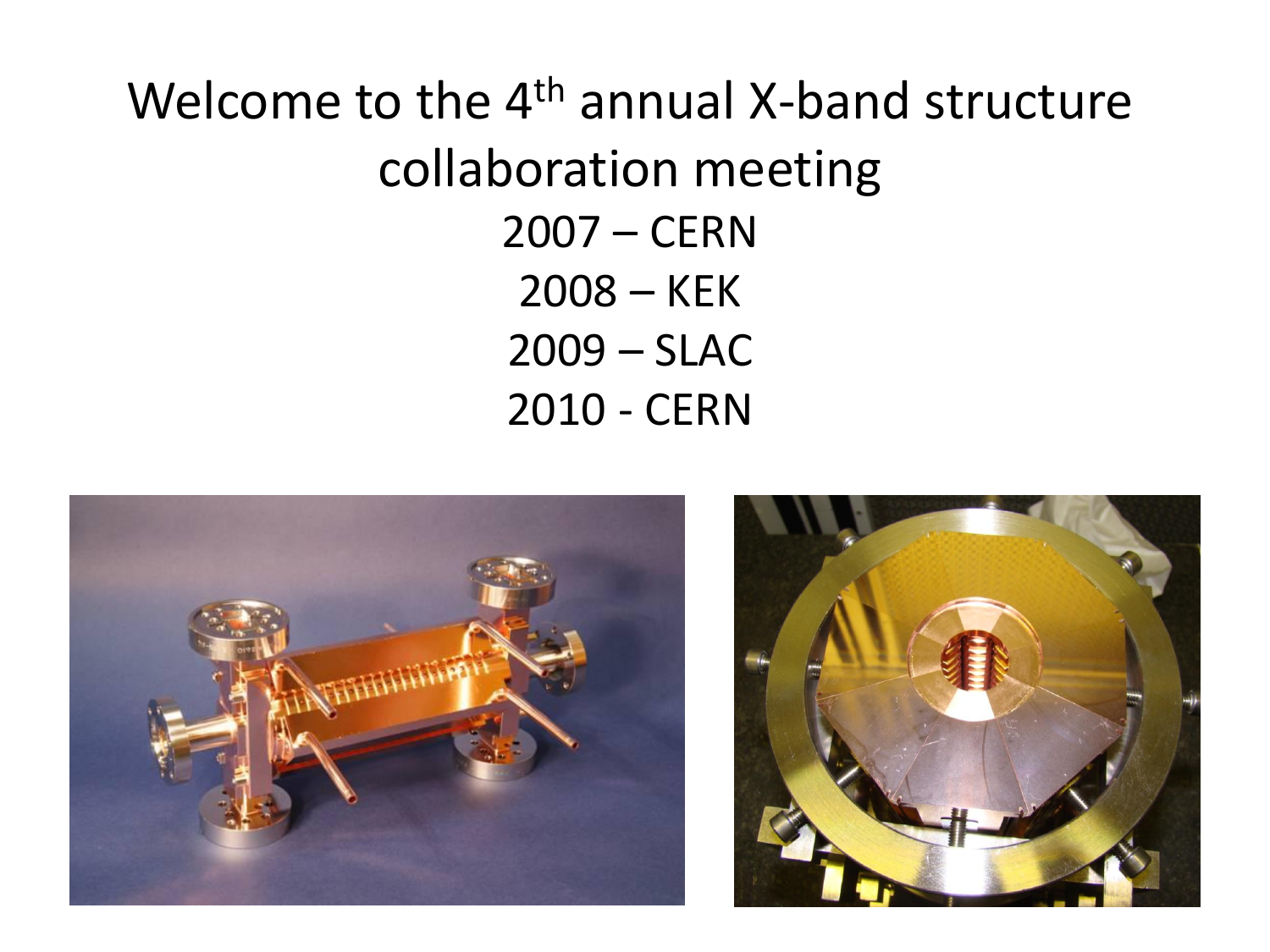Introductory talk won't be until Wednesday morning, but I would like to cover a few organizational issues.

This week is busy:

X-band collaboration meeting – Monday through Wednesday morning.

CTF3 collaboration technical meeting – Wednesday and Thursday.

Breakdown physics workshop – Thursday and Friday.

On Wednesday morning there is a joint session between X-band and CTF3.

We will have a common drink for all three meetings in the globe on Wednesday evening at 18:30.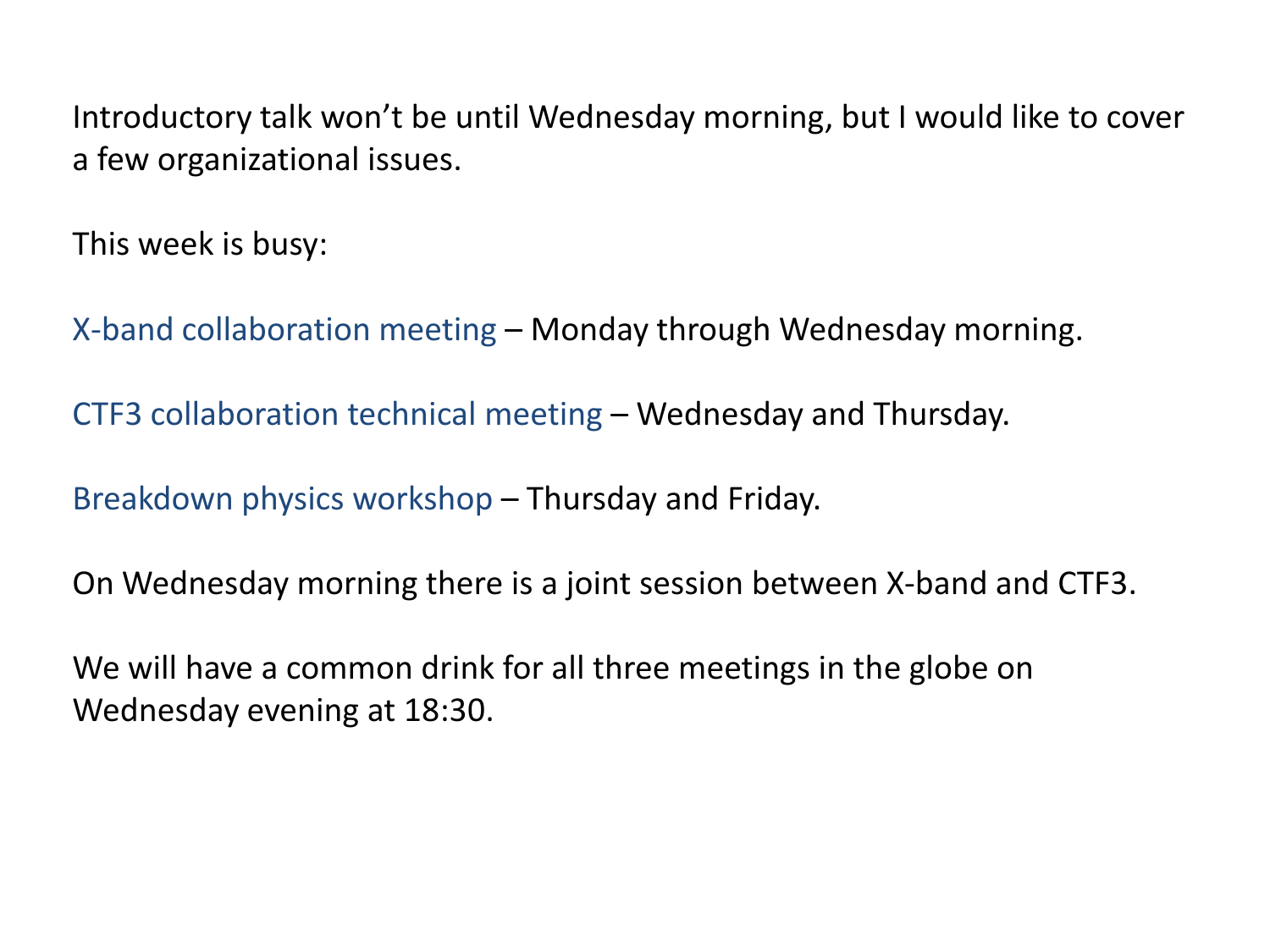## X-band collaboration meeting

## Sessions:

- High power testing
- Structure design
- Calculation and measurement (high power and breakdown at the breakdown workshop)
- Structure production
- Subsystems
- High-power test areas (joint session with CTF3)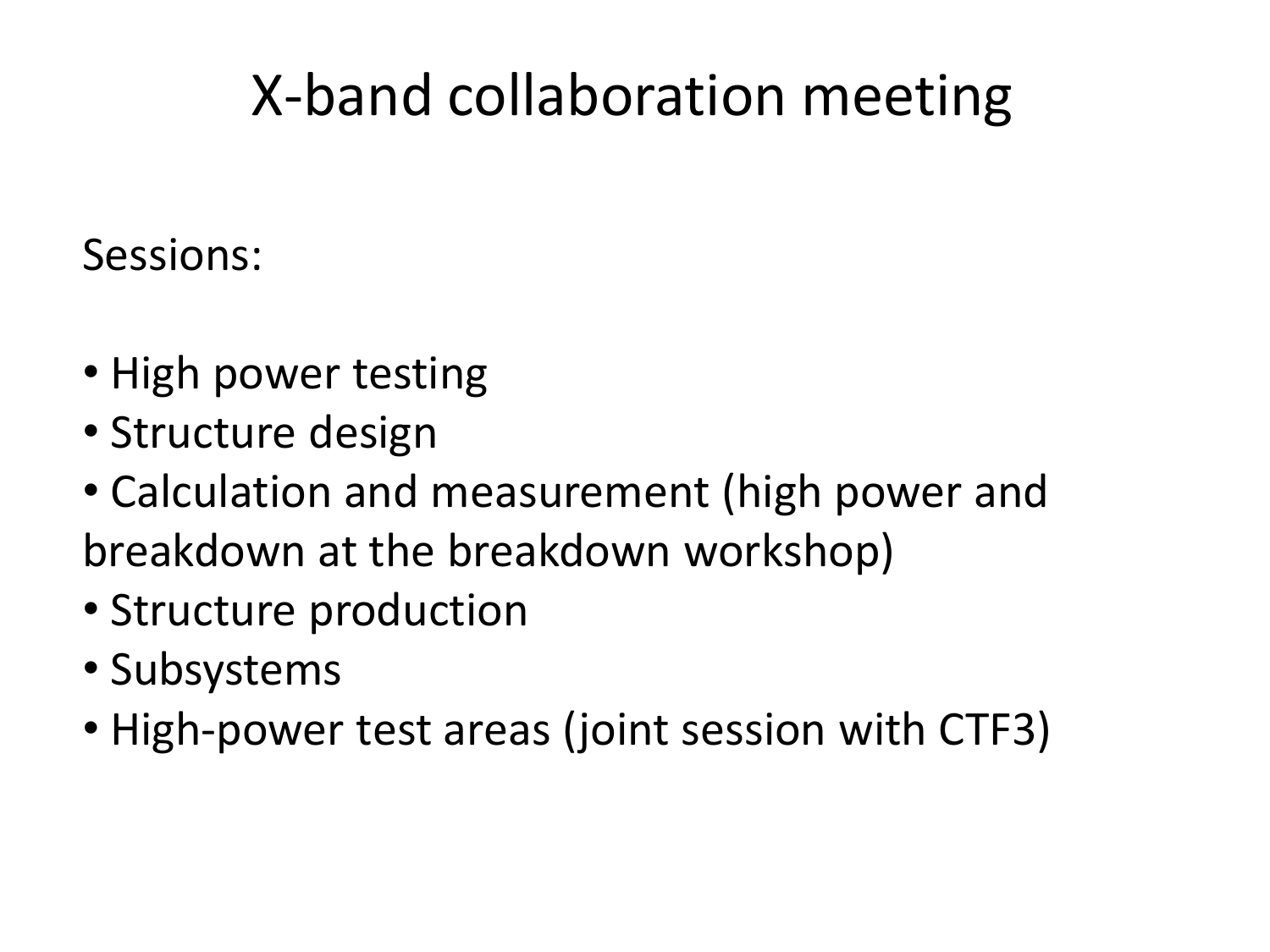We are using Indico for this meeting, so please upload your talks to the website.

Almost all talks are 20 minutes long with 10 minutes for discussion. *Please* stay within these times, the program is quite full and the schedule goes past 18:00. *Continue* your discussions during coffee or over beer or meet for dinner.

## **LOCATION**

**Monday – BE auditorium Tuesday – Council chamber (near restaurant 1) Wednesday – BE auditorium**